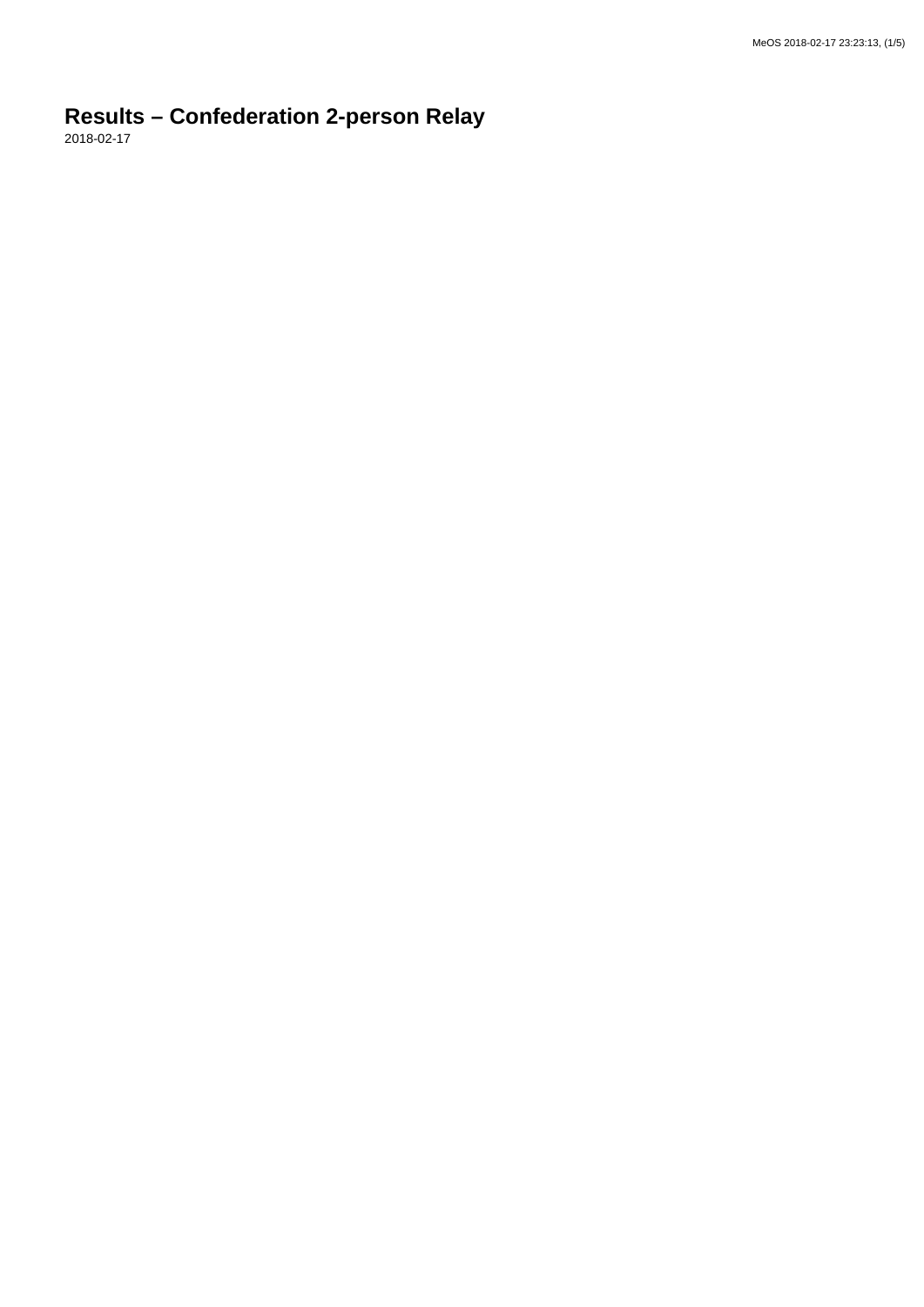|     | Relay   |                          | (42/42) | <b>Time</b> | <b>Behind</b> |
|-----|---------|--------------------------|---------|-------------|---------------|
| 1.  | Team 45 |                          |         | 25:15       |               |
|     | 1.      | Emma Waddington          | 6:01    | 6:01        | $+2:10$       |
|     | 2.      | Andrew McLaren           | 5:05    | 11:06       |               |
|     | 3.      | Emma Waddington          | 6:51    | 17:57       | $+0:45$       |
|     | 4.      | Andrew McLaren           | 7:18    | 25:15       |               |
|     |         |                          |         |             |               |
| 2.  |         | Team 44                  |         | 25:54       | $+0:39$       |
|     | 1.      | Dane Low                 | 6:29    | 6:29        | $+2:38$       |
|     | 2.      | Stacy Stamm              | 8:05    | 14:34       | $+3:28$       |
|     | 3.      | Dane Low                 | 4:41    | 19:15       | $+2:03$       |
|     | 4.      | <b>Stacy Stamm</b>       | 6:39    | 25:54       | $+0:39$       |
| 3.  |         | Team 23                  |         | 26:13       | $+0:58$       |
|     | 1.      | Graeme Rennie            | 4:45    | 4:45        | $+0:54$       |
|     | 2.      | <b>Gabrielle Savard</b>  | 7:00    | 11:45       | $+0:39$       |
|     | 3.      | Graeme Rennie            | 5:27    | 17:12       |               |
|     | 4.      | Gabrielle Savard         | 9:01    | 26:13       | $+0:58$       |
|     |         |                          |         |             |               |
| 4.  |         | Team 7                   |         | 26:15       | $+1:00$       |
|     | 1.      | Andrey Polyakov          | 5:36    | 5:36        | $+1:45$       |
|     | 2.      | Christin Lundgren        | 7:42    | 13:18       | $+2:12$       |
|     | 3.      | Andrey Polyakov          | 5:42    | 19:00       | $+1:48$       |
|     | 4.      | Christin Lundgren        | 7:15    | 26:15       | $+1:00$       |
| 5.  |         | Team 16                  |         | 26:31       | $+1:16$       |
|     | 1.      | Dave Cressman            | 6:21    | 6:21        | $+2:30$       |
|     | 2.      | Nola Cressman            | 8:29    | 14:50       | $+3:44$       |
|     | 3.      | Dave Cressman            | 5:44    | 20:34       | $+3:22$       |
|     | 4.      | Nola Cressman            | 5:57    | 26:31       | $+1:16$       |
|     |         |                          |         |             |               |
| 6.  |         | Team 33                  |         | 26:42       | $+1:27$       |
|     | 1.      | Mike Waddington          | 4:26    | 4:26        | $+0:35$       |
|     | 2.      | <b>Tracy Schoenleber</b> | 10:16   | 14:42       | $+3:36$       |
|     | 3.      | Mike Waddington          | 7:37    | 22:19       | $+5:07$       |
|     | 4.      | <b>Tracy Schoenleber</b> | 4:23    | 26:42       | $+1:27$       |
| 7.  |         | Team 37                  |         | 27:40       | $+2:25$       |
|     | 1.      | Rachel May               | 5:58    | 5:58        | $+2:07$       |
|     | 2.      | <b>Robert Gilchrist</b>  | 7:52    | 13:50       | $+2:44$       |
|     | 3.      | Rachel May               | 6:23    | 20:13       | $+3:01$       |
|     | 4.      | Robert Gilchrist         | 7:27    | 27:40       | $+2:25$       |
|     |         |                          |         |             |               |
| 8.  |         | Team 29                  |         | 27:41       | $+2:26$       |
|     | 1.      | Kevin Matrosovs          | 5:04    | 5:04        | $+1:13$       |
|     | 2.      | Joanne Woods             | 6:18    | 11:22       | $+0:16$       |
|     | 3.      | <b>Kevin Matrosovs</b>   | 6:26    | 17:48       | $+0:36$       |
|     | 4.      | Joanne Woods             | 9:53    | 27:41       | $+2:26$       |
| 9.  |         | Team 40                  |         | 27:49       | $+2:34$       |
|     | 1.      | Scott Sheldrake          | 5:44    | 5:44        | $+1:53$       |
|     | 2.      | <b>Cheryl Smith</b>      | 9:24    | 15:08       | $+4:02$       |
|     | 3.      |                          |         |             |               |
|     | 4.      | Scott Sheldrake          | 5:42    | 20:50       | $+3:38$       |
|     |         | <b>Cheryl Smith</b>      | 6:59    | 27:49       | $+2:34$       |
| 10. |         | Team 5                   |         | 27:53       | $+2:38$       |
|     | 1.      | Alistair Howard          | 5:06    | 5:06        | $+1:15$       |
|     | 2.      | <b>Clarence Kort</b>     | 7:31    | 12:37       | $+1:31$       |
|     | 3.      | Alistair Howard          | 5:57    | 18:34       | $+1:22$       |
|     | 4.      | <b>Clarence Kort</b>     | 9:19    | 27:53       | $+2:38$       |
| 11. |         | Team 2                   |         | 28:09       | $+2:54$       |
|     |         | Adam Woods               |         |             |               |
|     | 1.      |                          | 6:03    | 6:03        | $+2:12$       |
|     | 2.      | <b>Geraint Edmunds</b>   | 9:08    | 15:11       | $+4:05$       |
|     | 3.      | Adam Woods               | 5:22    | 20:33       | $+3:21$       |
|     | 4.      | <b>Geraint Edmunds</b>   | 7:36    | 28:09       | $+2:54$       |
| 12. |         | Team 28                  |         | 28:27       | $+3:12$       |
|     | 1.      | Jennifer Mackeigan       | 5:13    | 5:13        | $+1:22$       |
|     | 2.      | Don Haliburton           | 8:02    | 13:15       | $+2:09$       |
|     | 3.      | Jennifer Mackeigan       | 8:40    | 21:55       | $+4:43$       |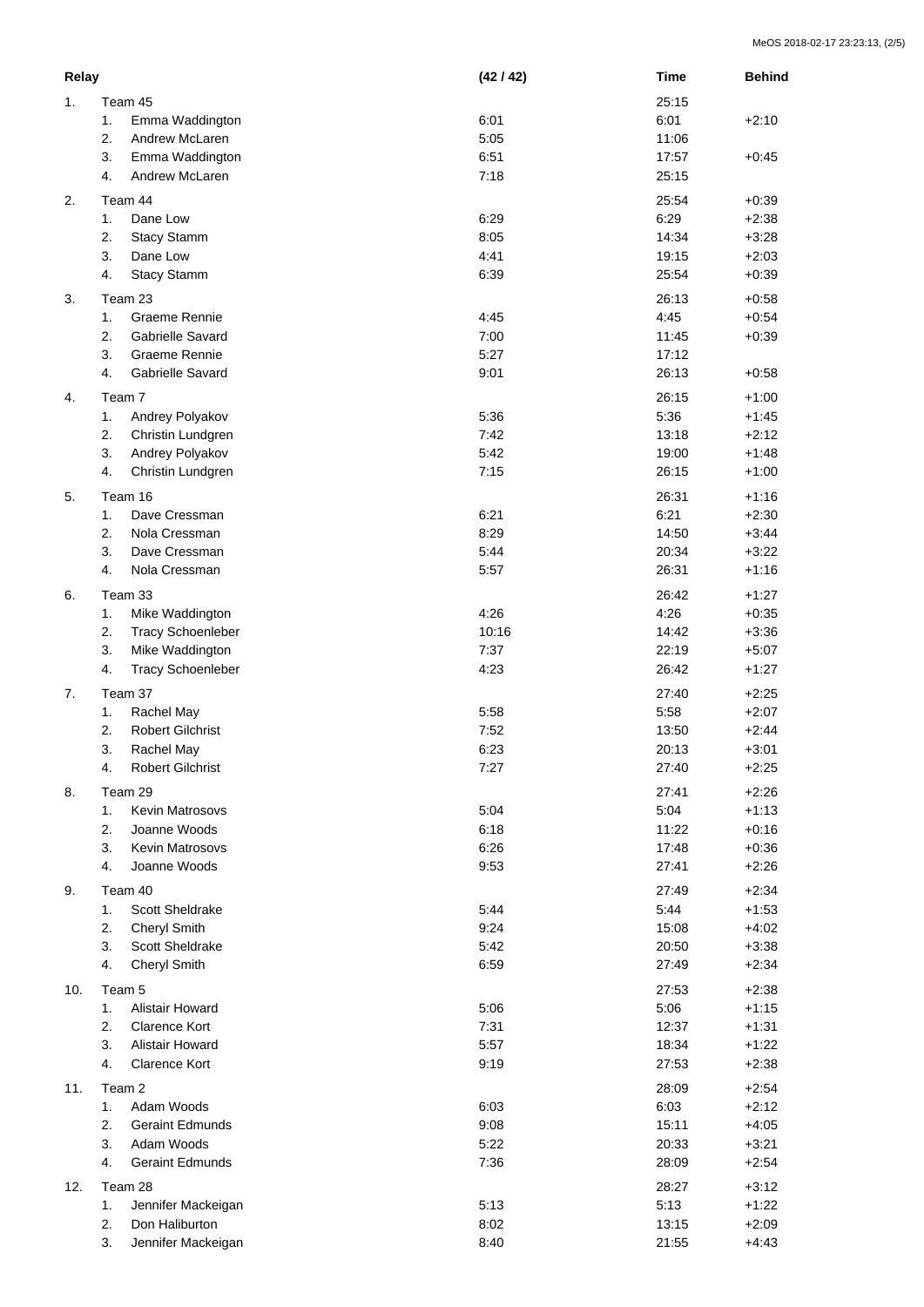|     | 4. | Don Haliburton          | 6:32         | 28:27         | $+3:12$            |
|-----|----|-------------------------|--------------|---------------|--------------------|
| 13. |    | Team 4                  |              | 28:36         | $+3:21$            |
|     | 1. | Alexander Myachin       | 6:03         | 6:03          | $+2:12$            |
|     | 2. | <b>Marion Owen</b>      | 8:30         | 14:33         | $+3:27$            |
|     | 3. | Alexander Myachin       | 6:20         | 20:53         | $+3:41$            |
|     | 4. | <b>Marion Owen</b>      | 7:43         | 28:36         | $+3:21$            |
|     |    |                         |              |               |                    |
| 14. |    | Team 12                 |              | 28:38         | $+3:23$            |
|     | 1. | Chris Benn              | 5:18         | 5:18          | $+1:27$            |
|     | 2. | Susan Grandjean         | 7:55         | 13:13         | $+2:07$            |
|     | 3. | Chris Benn              | 9:15         | 22:28         | $+5:16$            |
|     | 4. | Susan Grandjean         | 6:10         | 28:38         | $+3:23$            |
| 15. |    | Team 3                  |              | 29:18         | $+4:03$            |
|     | 1. | <b>Adrian Low</b>       | 6:34         | 6:34          | $+2:43$            |
|     | 2. | Kate Knapp              | 8:01         | 14:35         | $+3:29$            |
|     | 3. | Adrian Low              | 6:29         | 21:04         | $+3:52$            |
|     | 4. | Kate Knapp              | 8:14         | 29:18         | $+4:03$            |
|     |    | Team 1                  |              |               | $+4:10$            |
| 16. | 1. | Abra McNair             | 6:27         | 29:25         |                    |
|     | 2. | <b>Rachel Caulfield</b> | 7:17         | 6:27          | $+2:36$            |
|     |    |                         |              | 13:44         | $+2:38$            |
|     | 3. | Abra McNair             | 7:24         | 21:08         | $+3:56$            |
|     | 4. | <b>Rachel Caulfield</b> | 8:17         | 29:25         | $+4:10$            |
| 17. |    | Team 6                  |              | 29:35         | $+4:20$            |
|     | 1. | Caelan McLean           | 6:25         | 6:25          | $+2:34$            |
|     | 2. | <b>Greg Yarkie</b>      | 10:54        | 17:19         | $+6:13$            |
|     | 3. | Caelan McLean           | 5:22         | 22:41         | $+5:29$            |
|     | 4. | <b>Greg Yarkie</b>      | 6:54         | 29:35         | $+4:20$            |
| 18. |    | Team 18                 |              | 29:46         | $+4:31$            |
|     | 1. | Emma Sherwood           | 6:31         | 6:31          | $+2:40$            |
|     | 2. | Rebecca Jensen          | 8:41         | 15:12         | $+4:06$            |
|     | 3. | Emma Sherwood           | 6:51         | 22:03         | $+4:51$            |
|     | 4. | Rebecca Jensen          | 7:43         | 29:46         | $+4:31$            |
|     |    |                         |              |               |                    |
| 19. |    | Team 22                 |              | 29:54         | $+4:39$            |
|     | 1. | <b>Graeme Farrand</b>   | 5:11         | 5:11          | $+1:20$            |
|     | 2. | Angela Forseille        | 9:51         | 15:02         | $+3:56$            |
|     | 3. | <b>Graeme Farrand</b>   | 5:36         | 20:38         | $+3:26$            |
|     | 4. | Angela Forseille        | 9:16         | 29:54         | $+4:39$            |
| 20. |    | Team 41                 |              | 30:12         | $+4:57$            |
|     | 1. | <b>Timothy Edmunds</b>  | 8:09         | 8:09          | $+4:18$            |
|     | 2. | Laurent Mingo           | 8:59         | 17:08         | $+6:02$            |
|     | 3. | <b>Timothy Edmunds</b>  | 6:11         | 23:19         | $+6:07$            |
|     | 4. | Laurent Mingo           | 6:53         | 30:12         | $+4:57$            |
| 21. |    | Team 43                 |              | 30:22         | $+5:07$            |
|     | 1. | Tori Owen               | 8:28         | 8:28          | $+4:37$            |
|     | 2. | Jonah Haliburton        | 7:13         | 15:41         | $+4:35$            |
|     | 3. | Tori Owen               | 5:01         | 20:42         | $+3:30$            |
|     | 4. | Jonah Haliburton        | 9:40         | 30:22         | $+5:07$            |
|     |    |                         |              |               |                    |
| 22. |    | Team 31                 |              | 30:32         | $+5:17$            |
|     | 1. | Michael Kondro          | 5:51         | 5:51          | $+2:00$            |
|     | 2. | Marie Burgess           | 11:19        | 17:10         | $+6:04$            |
|     | 3. | Michael Kondro          | 5:38         | 22:48         | $+5:36$            |
|     | 4. | Marie Burgess           | 7:44         | 30:32         | $+5:17$            |
| 23. |    | Team 14                 |              | 30:37         | $+5:22$            |
|     | 1. | Damian Konotopetz       | 4:16         | 4:16          | $+0:25$            |
|     | 2. | John Harbuck            | 13:19        | 17:35         | $+6:29$            |
|     | 3. | Damian Konotopetz       | 4:12         | 21:47         | $+4:35$            |
|     | 4. | John Harbuck            | 8:50         | 30:37         | $+5:22$            |
|     |    | Team 36                 |              | 30:46         |                    |
| 24. | 1. | Pia Blake               |              |               | $+5:31$            |
|     | 2. | Erik Blake              | 6:46<br>7:54 | 6:46<br>14:40 | $+2:55$<br>$+3:34$ |
|     | 3. | Pia Blake               | 7:17         | 21:57         | $+4:45$            |
|     |    |                         |              |               |                    |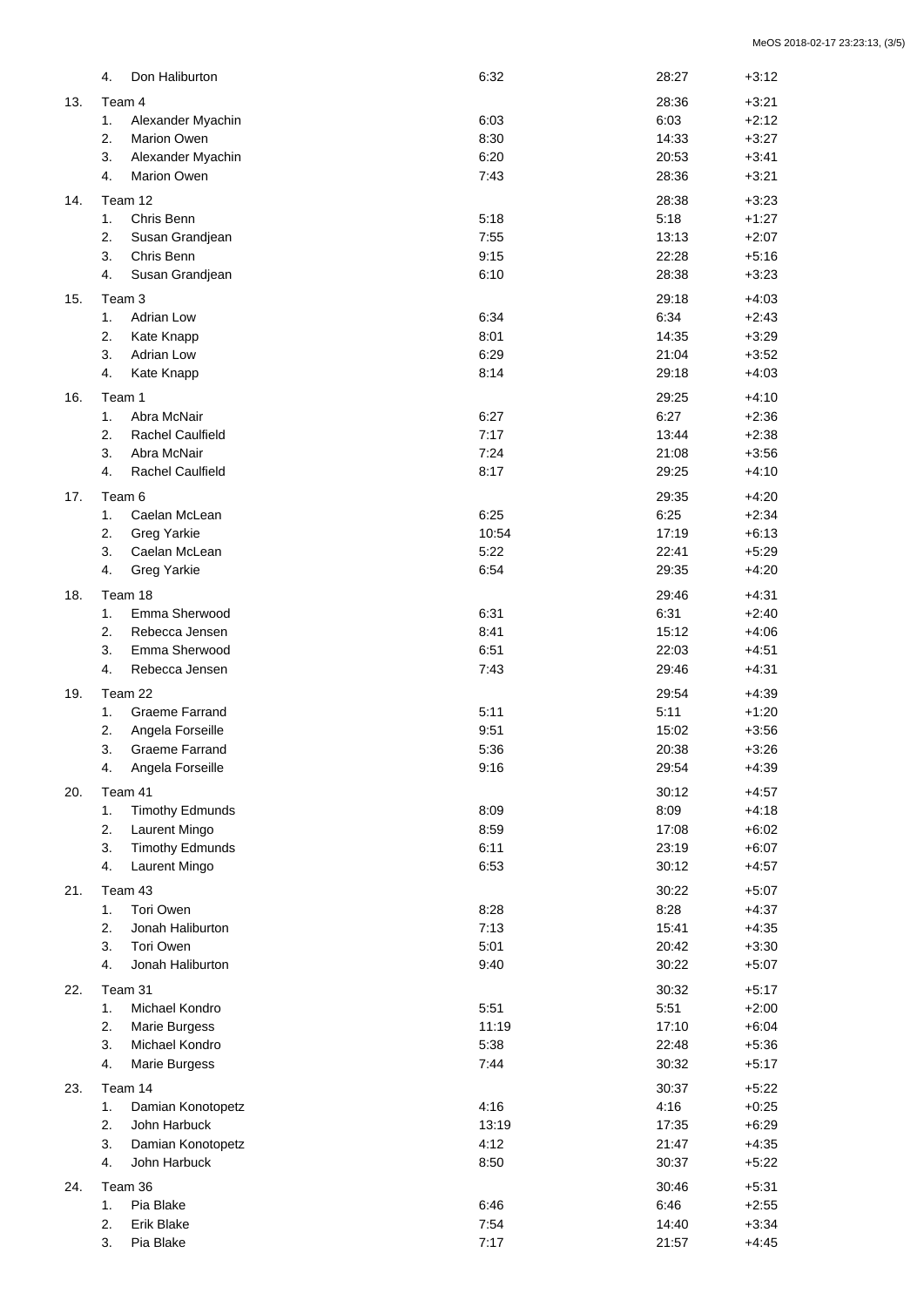|     | Erik Blake<br>4.                 | 8:49  | 30:46 | $+5:31$  |
|-----|----------------------------------|-------|-------|----------|
| 25. | Team 11                          |       | 31:06 | $+5:51$  |
|     | Carlo Giacometti<br>1.           | 8:36  | 8:36  | $+4:45$  |
|     | 2.<br><b>Hilary Anderson</b>     | 7:37  | 16:13 | $+5:07$  |
|     | 3.<br>Carlo Giacometti           | 5:38  | 21:51 | $+4:39$  |
|     |                                  |       |       |          |
|     | 4.<br><b>Hilary Anderson</b>     | 9:15  | 31:06 | $+5:51$  |
| 26. | Team 42                          |       | 31:30 | $+6:15$  |
|     | 1.<br>Tori Borish                | 6:10  | 6:10  | $+2:19$  |
|     | 2.<br>Melanie Wright             | 11:32 | 17:42 | $+6:36$  |
|     | 3.<br><b>Tori Borish</b>         | 5:30  | 23:12 | $+6:00$  |
|     | 4.<br>Melanie Wright             | 8:18  | 31:30 | $+6:15$  |
|     |                                  |       |       |          |
| 27. | Team 34                          |       | 31:35 | $+6:20$  |
|     | Nicole Whitmore<br>1.            | 6:50  | 6:50  | $+2:59$  |
|     | 2.<br>Tim McLaren                | 7:28  | 14:18 | $+3:12$  |
|     | 3.<br>Nicole Whitmore            | 7:48  | 22:06 | $+4:54$  |
|     | 4.<br>Tim McLaren                | 9:29  | 31:35 | $+6:20$  |
| 28. | Team 8                           |       | 31:36 | $+6:21$  |
|     | 1.<br>Angela Pearson             | 5:52  | 5:52  | $+2:01$  |
|     | 2.                               | 10:24 | 16:16 |          |
|     | Avery Michalchuk                 |       |       | $+5:10$  |
|     | 3.<br>Angela Pearson             | 5:50  | 22:06 | $+4:54$  |
|     | 4.<br>Avery Michalchuk           | 9:30  | 31:36 | $+6:21$  |
| 29. | Team 39                          |       | 32:19 | $+7:04$  |
|     | 1.<br>Safder Raza                | 5:53  | 5:53  | $+2:02$  |
|     | 2.<br>Linda Hildebrandt          | 8:51  | 14:44 | $+3:38$  |
|     | 3.<br>Safder Raza                | 8:25  | 23:09 | $+5:57$  |
|     | 4.<br>Linda Hildebrandt          | 9:10  | 32:19 | $+7:04$  |
|     |                                  |       |       |          |
| 30. | Team 15                          |       | 34:09 | $+8:54$  |
|     | Dan Grabski<br>1.                | 7:04  | 7:04  | $+3:13$  |
|     | 2.<br><b>Emily Ross</b>          | 6:39  | 13:43 | $+2:37$  |
|     | 3.<br>Dan Grabski                | 9:12  | 22:55 | $+5:43$  |
|     | 4.<br><b>Emily Ross</b>          | 11:14 | 34:09 | $+8:54$  |
| 31. | Team 24                          |       | 34:47 | $+9:32$  |
|     | 1.<br>Ian Collings               | 5:30  | 5:30  | $+1:39$  |
|     |                                  |       |       |          |
|     | 2.<br><b>Beckett Schoenleber</b> | 9:24  | 14:54 | $+3:48$  |
|     | 3.<br>Ian Collings               | 4:50  | 19:44 | $+2:32$  |
|     | Beckett Schoenleber<br>4.        | 15:03 | 34:47 | $+9:32$  |
| 32. | Team 32                          |       | 36:26 | $+11:11$ |
|     | <b>William Harrower</b><br>1.    | 6:57  | 6:57  | $+3:06$  |
|     | 2.<br>Valerie Ziegler            | 10:55 | 17:52 | $+6:46$  |
|     | 3.<br><b>William Harrower</b>    | 6:59  | 24:51 | $+7:39$  |
|     | 4.<br>Valerie Ziegler            | 11:35 | 36:26 | $+11:11$ |
|     |                                  |       |       |          |
| 33. | Team 19                          |       | 37:51 | $+12:36$ |
|     | Erica Lay<br>1.                  | 6:24  | 6:24  | $+2:33$  |
|     | 2.<br>Scott Drumm                | 12:09 | 18:33 | $+7:27$  |
|     | 3.<br>Erica Lay                  | 6:53  | 25:26 | $+8:14$  |
|     | 4.<br>Scott Drumm                | 12:25 | 37:51 | $+12:36$ |
| 34. | Team 17                          |       | 40:32 | $+15:17$ |
|     | 1.<br>David Bakker               | 3:51  |       |          |
|     |                                  |       | 3:51  |          |
|     | 2.<br>Marilyn Edmunds            | 14:04 | 17:55 | $+6:49$  |
|     | 3.<br>David Bakker               | 6:27  | 24:22 | $+7:10$  |
|     | 4.<br>Marilyn Edmunds            | 16:10 | 40:32 | $+15:17$ |
| 35. | Team 38                          |       | 44:11 | $+18:56$ |
|     | 1.<br>Tom De Vries               | 6:55  | 6:55  | $+3:04$  |
|     | 2.<br>Mary-Ann De Vries          | 11:35 | 18:30 | $+7:24$  |
|     | 3.<br>Tom De Vries               | 8:04  | 26:34 | $+9:22$  |
|     | 4.                               |       |       |          |
|     | Mary-Ann De Vries                | 17:37 | 44:11 | $+18:56$ |
| 36. | Team 20                          |       | 44:43 | $+19:28$ |
|     | 1.<br>Forest Pearson             | 6:08  | 6:08  | $+2:17$  |
|     | 2.<br>Phineas Pearson            | 15:05 | 21:13 | $+10:07$ |
|     | 3.<br>Forest Pearson             | 6:16  | 27:29 | $+10:17$ |
|     |                                  |       |       |          |